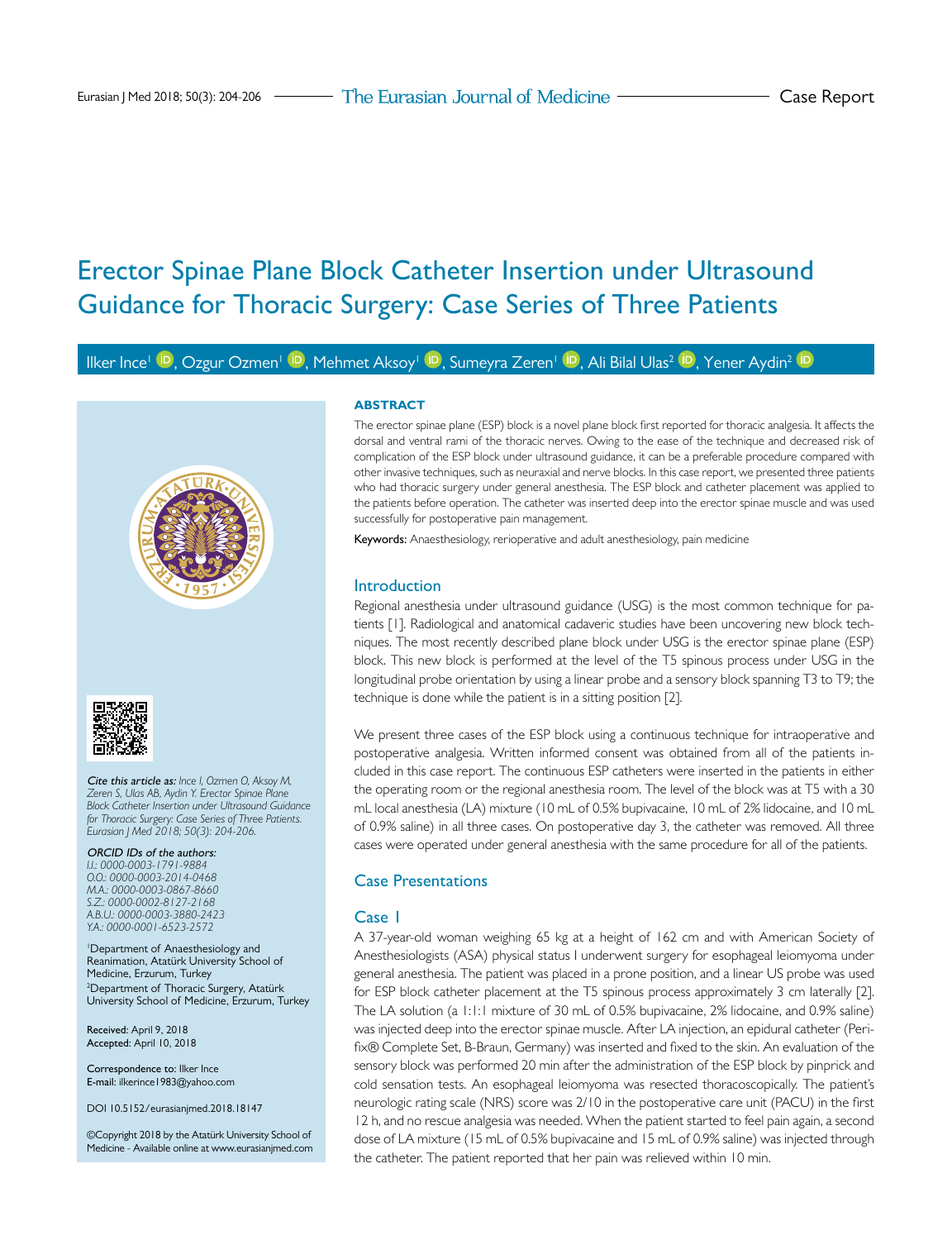## Case 2

A 56-year-old man weighing 83 kg at a height of 175 cm and with ASA physical status I was diagnosed with lung cancer and was scheduled for an operation under general anesthesia.

A US guided ESP block was performed before starting general anesthesia. A linear US probe was used for the block, which was placed at the T5 vertebral level. Pinprick and cold sensation tests were used to evaluate the sensory block



Figure 1. Position of patient, needle, and ultrasound probe. Black arrow shows the midline.



**Figure 2.** Ultrasound-guided erector spinae plane block. Yellow arrows show the catheter placed under the erector spinae muscle. After 3 ml of air was injected through the catheter, it appeared hyperechoic under ultrasound imaging. TP: transverse process.

and showed a loss of sensation after 30 min. The patient underwent a left-lower lobectomy. After surgical procedure, the patient was extubated and transferred to the PACU. The patient's NRS score was 0/10 in the PACU in the first hour, and the sensory block was between the levels of the T3 and T10 dermatomes. The patient's pain scores were assessed every hour, and he did not need rescue analgesia for the first 14 h. When the patient's NRS score was >3, a second dose of LA mixture (15 mL of 0.5% bupivacaine and 15 mL of 0.9% saline) was administered through the catheter. During the operation, 200 μg of fentanyl was administered.

### Case 3

A 48-year-old man with ASA status I who had been diagnosed with a right-side pulmonary hamartoma was scheduled for a thoracoscopic pulmonary wedge resection under general anesthesia. The patient was placed in a prone position, and a right-side ESP block was performed. An epidural catheter was inserted under the erector spinae muscle in the operating room (Figure 1). We aimed to put the catheter under the ESP muscle, and the catheter position was evaluated using air (Figure 2). Cold sensation and pinprick tests were used to evaluate the sensory block. A loss of the sensory block was determined within 30 min after the ESP block. A thoracoscopic pulmonary wedge resection was performed. The intraoperative process was uneventful, and general anesthesia was continued without any addition of opioids apart from 100 μg of fentanyl used at the induction. The patient's NRS score was 1/10 in the first hour after the operation, and he did not need any analgesia for 13 h. A 30 ml mixture (15 mL of 0.5% bupivacaine and 15 mL of 0.9% saline) was injected through the catheter a second time.

## **Discussion**

The three case reports present successful pain management after thoracic surgery using an ESP block catheter. Some US guided plane blocks have been described for chest wall surgery [3, 4]. The ESP block has recently been described for analgesia after thoracic surgery and chronic thoracic neuropathic pain [2]. Since the introduction of the ESP block, it has been used for different surgical procedures, including hip surgery and cesarean section surgery at different vertebral levels [5, 6]. In the three cases reported here, we inserted a catheter deep into the ESP muscle and evaluated the effectiveness of the ESP block intraoperatively and through continuous analgesia management via catheter. The patients did not need any additional analgesia medication during their surgeries, and their NRS scores showed that the patients did not feel pain